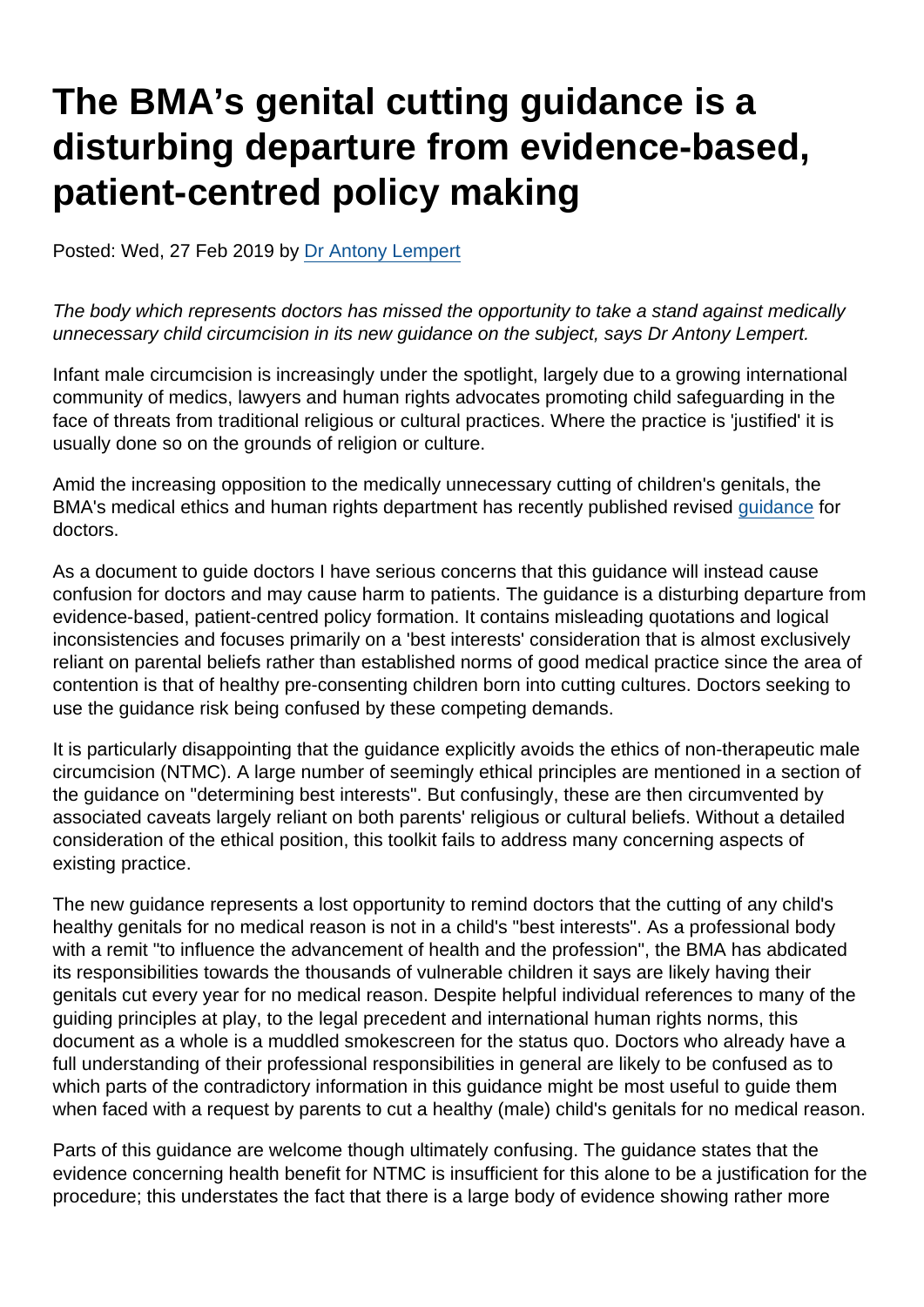harm than benefit. The statement is particularly perplexing since circumcision is by definition a therapeutic procedure when it is performed on health grounds. It is difficult to understand why the BMA, whilst disclaiming specialist medical expertise, nevertheless considers it appropriate to comment on the health benefits of a procedure performed for no medical reason.

On therapeutic circumcision, this updated guidance repeats the excellent advice contained in guidance the BMA published in 2006 entitled 'The Law and Ethics of Male Circumcision'. That document said "unnecessarily invasive procedures should not be used where alternative and less invasive techniques are equally effective and available". It is perverse, therefore, that where the procedure is not even therapeutically required, this guidance, by active omission, recommends a removal of this protective precautionary advice from the children who would ordinarily require even more protection because there is nothing wrong with them.

It is also particularly disappointing that the BMA now waters down the previous advice contained in the 2006 guidance that it would be unethical to circumcise a child solely for therapeutic reasons where medical research has shown other techniques to be at least as effective and less invasive. The 2019 guidance now includes a caveat relating to a consideration of "relevant social and cultural interests".

Whilst the guidance claims not to offer an opinion on NTMC, there is a clear steer, as above, towards consideration of parents' strong beliefs as a factor to permit doctors to become involved in the forced cutting of (male) children's healthy genitals. What is not clear is why the BMA steers in this direction. This is particularly inconsistent with recent legal judgements which the guidance quotes. It notes a ruling that NTMC constitutes "significant harm" under the terms of the Children Act. It says that "in the recent cases... of a dispute over whether NTMC was in the best interests of a child lacking competence, the courts have ruled that NTMC was not in the child's best interests". It says children's best interests would best be served by waiting for them to make up their own mind. It is axiomatic within medical practice that people themselves should be empowered to make as many decisions for themselves as they can and every possible effort should be made to enable them to do so.

Despite the growing worldwide consensus that cutting any child's genitals for no medical reason represents a fundamental violation of the child's right to physical integrity and autonomy, the BMA remains on the fence. This is particularly disappointing as every opportunity for the representative body to hear the debate and form an opinion has been thwarted over the past nine years.

Even so, the guidance makes some further notable omissions and is highly misleading. Of particular concern, some of the information is presented in such a way as to distort and misrepresent the facts. For example, the UN convention on the rights of the child (UNCRC) is correctly cited as recommending that states take "all effective and appropriate measures with a view to abolishing traditional practices prejudicial to the health of children". The guidance follows this with a comment about a law passed in Germany, making reference to Germany's ratification of the UNCRC. The new German law now permits NTMC in children under 6 months old.

Three particular omissions in this section are striking. Firstly, the standalone German law was introduced in direct response and opposition to a 2012 Cologne court case in which a doctor was ruled to have been in breach of German law when he performed NTMC on a 4-year-old boy. In other words, for NTMC of some male children now to be 'legal' in Germany existing law had to be circumvented, not overturned. Secondly, in 2013 the UN Committee on the Rights of the Child itself placed NTMC in the category of violence against children in its final comments on Israel's compliance with the UNCRC. (Israel, like [all UN member states except the US](https://www.unicef.org.uk/what-we-do/un-convention-child-rights/), has ratified the UNCRC). Thirdly, in 2013, all the children's ombudsmen from the five Scandinavian nations issued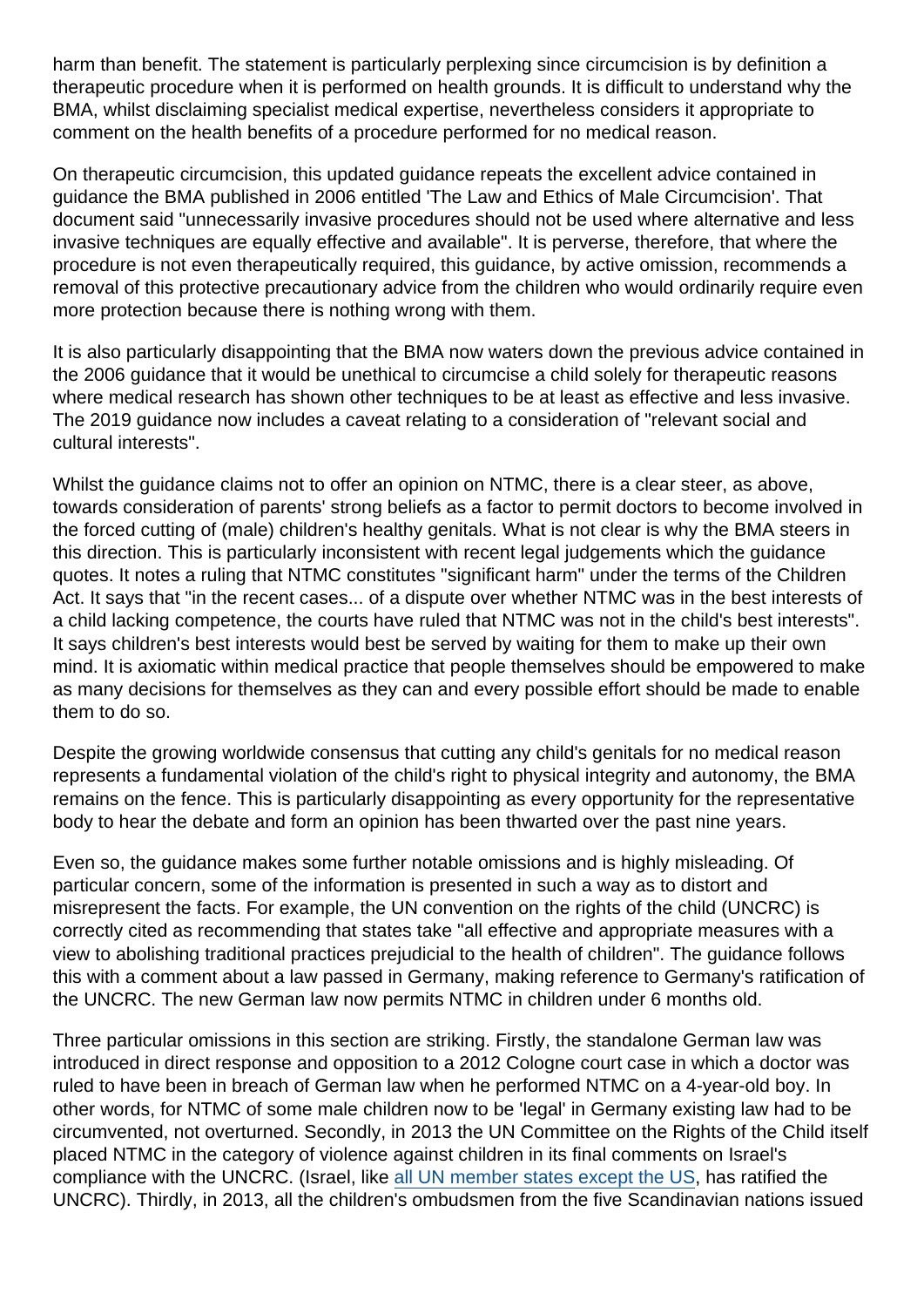a joint statement that NTMC violates fundamental medical ethical principles and that boys should be allowed to decide for themselves by waiting until they are old enough to do so.

The guidance states that the BMA does not take a position on ritual non-therapeutic male circumcision, is not a clinical organisation and would welcome a comprehensive review of the literature. Yet at the same time, the guidance contains assertions and conclusions that belie the stated reticence to provide them, some of which are mentioned above. The guidance baldly repeats the 2006 guidance that "circumcision does not need to be performed by a doctor". There is no evidence to back up this wholly counter-intuitive assertion that male children of parents who feel very strongly that their children's genitals should be cut for ritual or traditional purposes are to be singled out as the only people who do not require a sterile, hygienic environment when they are to be subjected to surgery.

This is particularly troubling considering that the surgery is not medically necessary and does not have the consent of the person on whom it is to be performed – both features that would ordinarily mean additional precautions rather than fewer. More troubling still is that unnecessary surgery of this nature, on a vulnerable person such as a child, would ordinarily trigger major safeguarding concerns rather than a shrug of the shoulders that "the prevalence of NTMC in the UK is unknown." This would be particularly true if the surgery was performed by people without medical training and with no audit or follow up.

Though the BMA states it is not providing ethical advice on NTMC, a section of the new guidance states: "The BMA cannot envisage a situation in which it is ethically acceptable to circumcise a child or young person who refuses the procedure, irrespective of the parents' wishes". That is welcome. There is no ethical coherence in stating this whilst simultaneously urging doctors to consider strong parental or community beliefs as a reason to cut the healthy genitals of the cohort of younger children who have not yet attained the capacity to understand let alone resist. Yet this is precisely what this guidance does recommend.

The guidance also correctly cautions doctors about the damage that might be done to the individual's relationship with his parents and the medical profession. But simultaneously, doctors may well be led to understand by this guidance that the parents' beliefs and culture might satisfy reasonable requirements for irreversible forced genital cutting of (male) children.

It is difficult to understand the BMA's logic. It has produced a guidance document on NTMC which is like a jigsaw puzzle of a roadmap, but cobbled together with selected pieces from different puzzles, and with major A roads missing.

#### Dr Antony Lempert

Dr Antony Lempert is chair of the NSS's Secular Medical Forum. The views expressed in our blogs are those of the author and may not necessarily represent the views of the NSS. You can follow him on Twitter [@seculant](https://twitter.com/seculant?lang=en)

## While you're here

Our news and opinion content is an important part of our campaigns work. Many articles involve a lot of research by our campaigns team. If you value this output, please consider supporting us